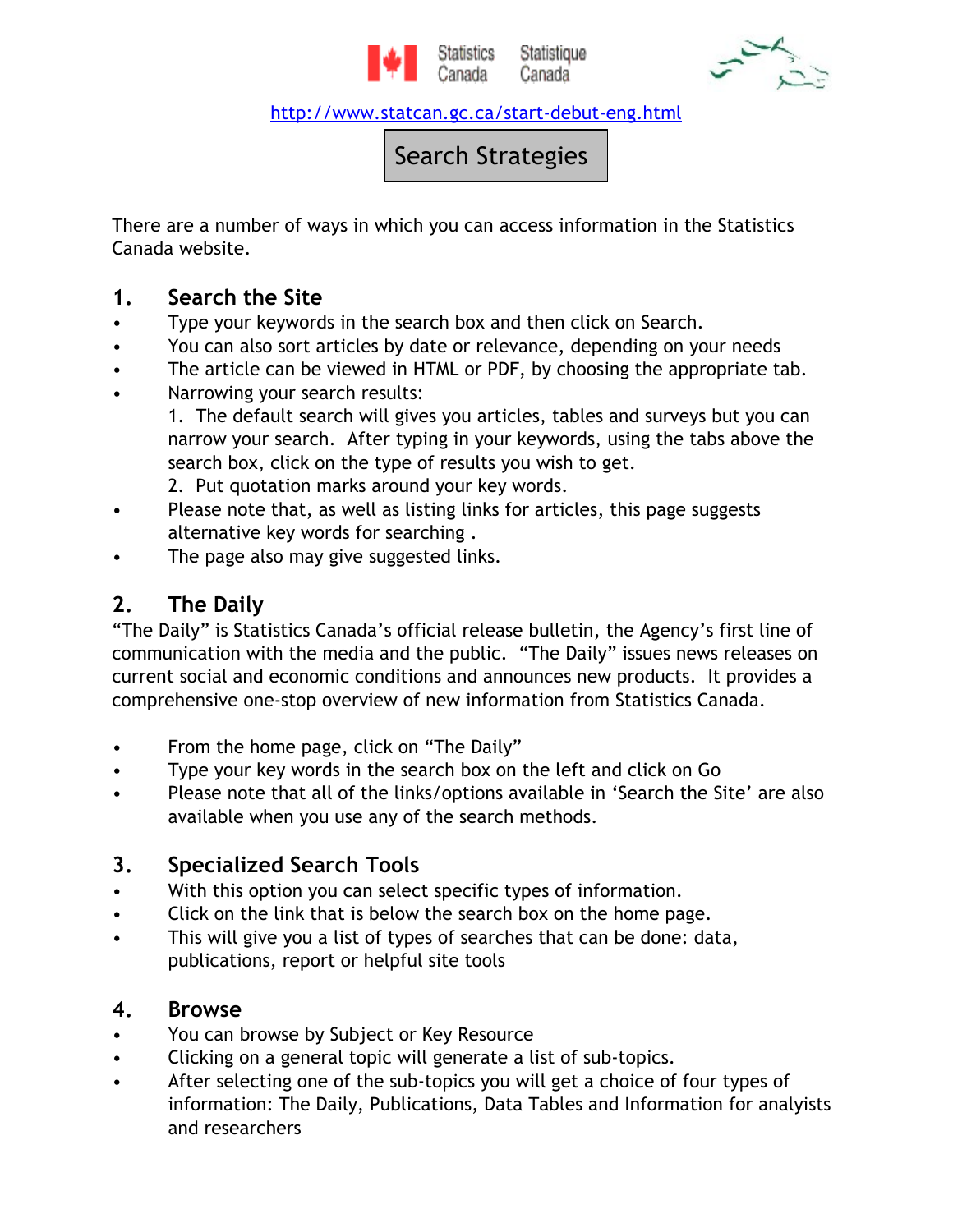## 5. Census Search

- The Census link is on the right hand side.
- You can search the 2006 Census using the key word search box on the right hand side of the Screen or you can pick a link from the left hand side.

## 6. Health in Canada

- The link is on the bottom right hand side of the StatsCan home page.
- You can type in a topic or pick a quick link from either the left or right hand side of the page.

## CANSIM Tables

- CANSIM is Statistics Canada's key socioeconomic database. Updated daily, CANSIM provides fast and easy access to a large range of the latest statistics available in Canada.
- CANSIM tables can be accessed using most of the search strategies listed above.
- If you try to access CANSIM data from Statistics Canada you will be expected to pay. This is why we use E-STAT. E-STAT is an online learning tool specially designed for use by the educational community so we can access information for free. With E-STAT you can generate dynamic tables, customize graphs and maps using Statistic Canada's Census of Population and socioeconomic data.
- Copying and pasting a CANSIM table number into the E-STAT search box will allow you to access the data for free. See more information on E-STAT on the next page.

# Setting Up Your Own Account

This can be very useful. You can have Statistics Canada e-mail you notices about new information (from "The Daily") on your topic or you can have information on specific publication sent to you.

- From the home page, click on the 'My Account' link (on the right hand side of the page)
- Click on 'Create An Account Now' and complete the required information.
- Log in and select subject.
- If there is a subject that is related to your topic, check off the box beside it. When you have selected all the subjects that might be useful, click on 'Save'.
- Click on the 'Publication' tab and then scroll down to peruse the various publications. If you find one that might be useful check it off and click on "Save" at the bottom of the page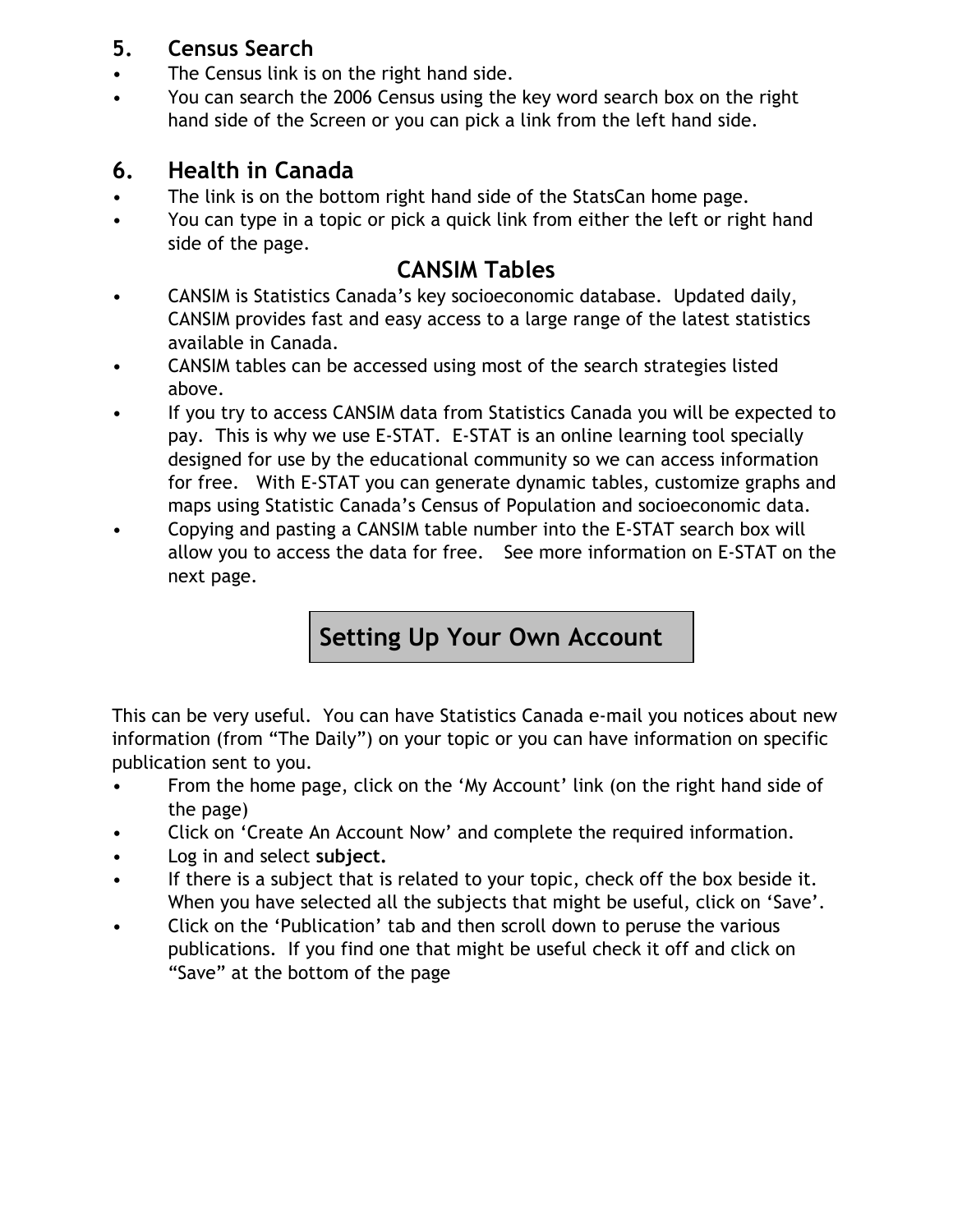

#### http://estat.statcan.ca/

- At the bottom of the home page you must select 'Accept and Enter'
- You can select the Table of Contents, CANSIM or Censuses links to browse for topics
- If you have a CANSIM table number that you found in the StatsCan site you can type it in after entering the Search CANSIM site. Or you can use key words.
- You can also do a general search in E-STAT. Click on the black Search tab on the home page. Type in your key words. This will take you to the Statistics Canada page.

Exporting Data from E-Stat into Excel

#### Sample Exercise

- Open Excel and minimize the screen
- Go into E-STAT and select 'Search CANSIM in E-STAT'
- You can search for a CANSIM table by key word (s) or table number
- Type in table  $\#$  252-0029
- From the Subset Selection select:
	- Under the heading: Geography Select Canada Under the heading: Offences - select Crimes Against the Person Under the heading: Sex - select both Males and Females (hold down the Ctrl key to select more than one item Under the heading: Reference Period - select the earliest year (1991) and
	- the most recent year
- Click on Retrieve as an Individual Time Series
- On the Output Specification Page, under Screen Output,select 'HTML Table, time as rows'
- Click on 'Retrieve Now'
- Highlight and copy the rows that contain numbers ONLY
- Maximize Excel and paste the data

Graphing the data in Excel

- Highlight the data and click the Chart Wizard icon (looks like a Bar Graph icon) at the top of the page
- Select the chart type try an XY Scatter, then click on "Next" TWICE.
- Type an appropriate Chart Title (Number of Cases of the Accused (by Sex)), Value (X) Axis (Number of Cases), Value (Y) Axis for the graph (Year)
- Select 'Next'
- On this screen you can choose to display your chart on a separate page or within your spreadsheet. Choose 'New sheet', then click on 'Finish'
- Re-labelling the Series: Select the Graph From the 'Chart' menu from the top of the page.